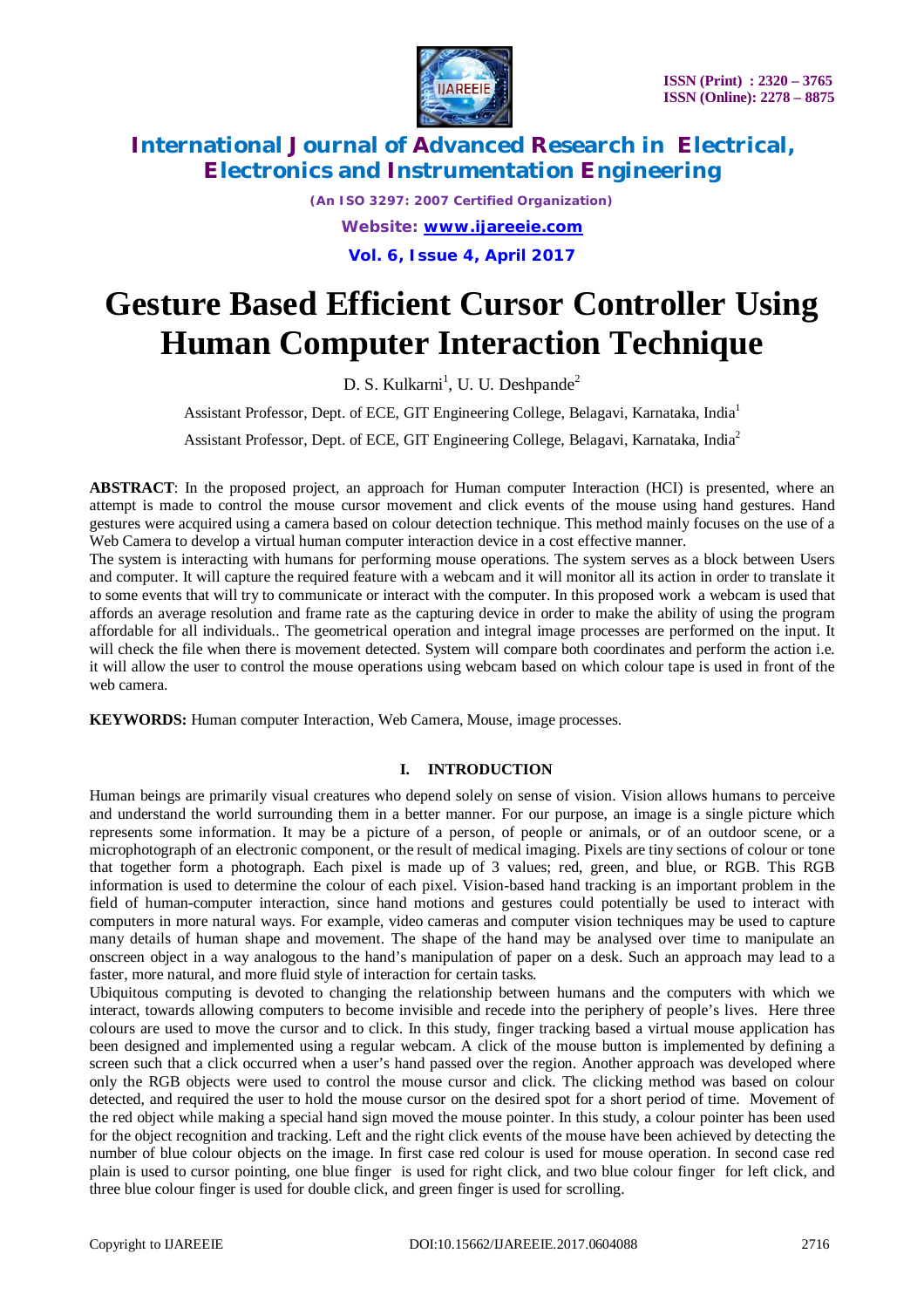

*(An ISO 3297: 2007 Certified Organization)*

*Website: [www.ijareeie.com](http://www.ijareeie.com)*

#### **Vol. 6, Issue 4, April 2017**

#### **II. SYSTEM DESIGN**

In the proposed work a method is implemented to control mouse cursor movement and click events using a camera based on colour detection technique. Here real time video has been captured using a Web Camera. The user wears coloured tapes to provide information to the system. Individual frames of the video are separately processed. The processing techniques involve an image subtraction algorithm to detect colours. Once the colours are detected the system performs various operations to track the cursor and performs control actions.

*A. Block Diagram:* Figure 1 shows the block diagram of the proposed work. The first step of the system is to separate the potential hand pixels from the non-hand pixels. This can be done by background subtraction scheme which segments any potential foreground hand information from the non-changing background scene. At the system start-up, a pair of background images is captured to represent the static workspace from camera view. Subsequent frames then use the appropriate background image to segment out moving foreground data. In the object tracking application one of the main problems is object detection. Instead of finger tips, a colour pointer has been used to make the object detection easy and fast. A circle red sticker is used as a colour pointer in this study.



Fig. 1 Block Diagram

*B. Algorithm:* To simulate the click events of the mouse finger with red colour pointers has been used. Algorithm of the proposed work is shown in Figure 2. The cursor can be controlled by using the various colours. In the proposed work red colour is used. In the R plane, initially video capturing is done. Here the real time video is captured by using the built in web cam and then from the real time video, individual image frames are obtained .Then the red plane is obtained from the images. To obtain the red plane for the image a threshold is applied.

The image is then converted into a binary image. The output image replaces all pixels in the input image with luminance greater than level with the value 1 (white) and replaces all other pixels with the value 0 (black). Specify level in the range [0,1]. This range is relative to the signal levels possible for the image's class. Therefore, a level value of 0.5 is midway between black and white, regardless of class. In this study, the threshold 0.15 gave the best result for the large range of illumination change as shown in Figure 3.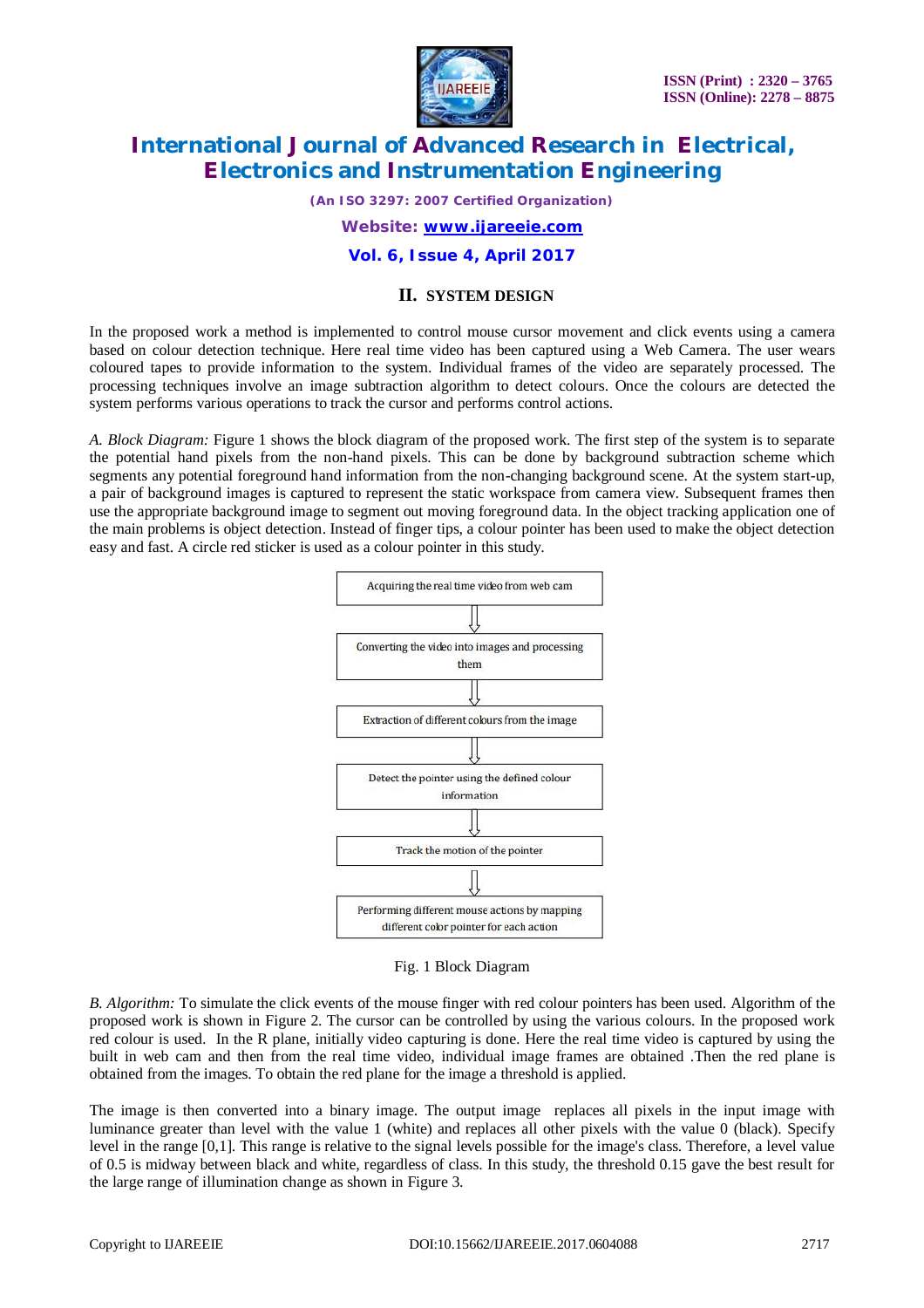

*(An ISO 3297: 2007 Certified Organization)*

*Website: [www.ijareeie.com](http://www.ijareeie.com)*

#### **Vol. 6, Issue 4, April 2017**



Fig. 2 Algorithm

The cursor can be controlled by using the various colours. In this work red colour is used. Using R plane, initially video capturing is done. here the real time video is captured by using the built in web cam and then from the real time video ,individual image frames are obtained. To obtain the red plane for the image the threshold is applied.

*C. filtering:* Noise is defined as any degradation in the image signal, caused by external disturbance. If an image is being sent electronically from one place to another, via satellite or wireless transmission, or through networked cable, may cause errors in the image signal. These errors will appear on the image output in different ways depending on the type of disturbance in the signal. It cannot be predicted accurately because of its random nature, and cannot even be measured accurately from a noisy image, since the contribution to the grey levels of the noise can't be distinguished from the pixel data.

Filtering the Noise After detecting the red colour in the input image, a median filter has been used to filter out the noise. A median filter is more effective than convolution when the goal is to simultaneously reduce noise and preserve edges.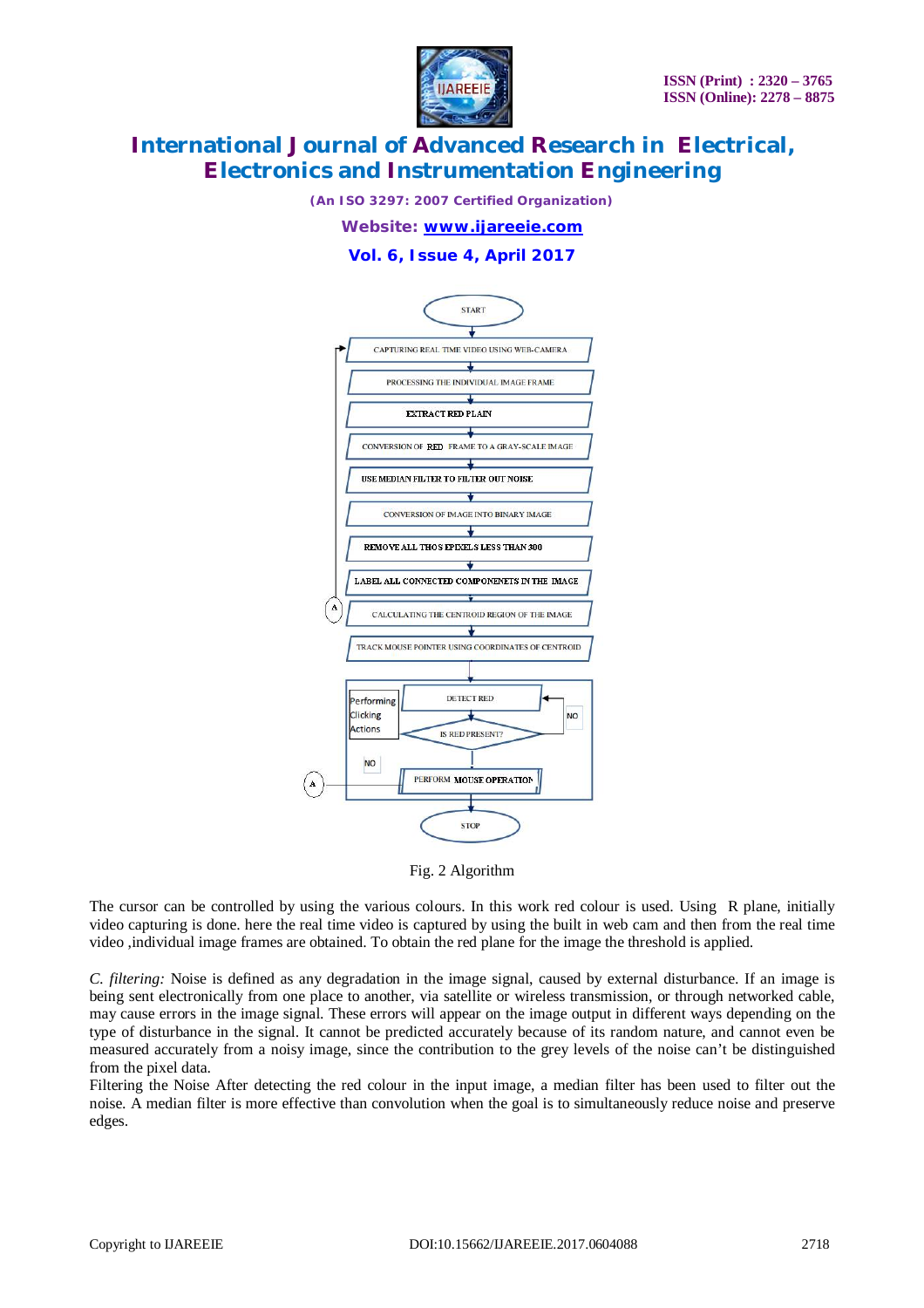

*(An ISO 3297: 2007 Certified Organization) Website: [www.ijareeie.com](http://www.ijareeie.com)* **Vol. 6, Issue 4, April 2017**



Fig. 3: (a) Before median filtering (b) After median filtering

To detect the red colour of the pointer, image subtraction operation is performed which returns the difference in the corresponding element of the output array. The array returned has the same size and class as original image. Later the image is converted to binary so that processing speed increases and the computation becomes easy as shown in figure 4 and then the centroid calculation is carried out so as to get X and Y co-ordinates ,so that whenever pointer moves actual co-ordinates at that position can be obtained. The next step involves interfacing the virtual mouse to the computer to carry out the operations of the actual mouse, by importing java package.



Fig. 4: (a) Before removing small areas (b) After removing small areas

Removing all the small areas to get the best accurate number of the object detected in the image, all the areas other than the pointer need to be removed. A threshold of 300 pixels is set for this study.

*D. Mouse Control*: Figure 5 shows the sequence of operations that are carried out in order to perform all the mouse events viz. click and scroll.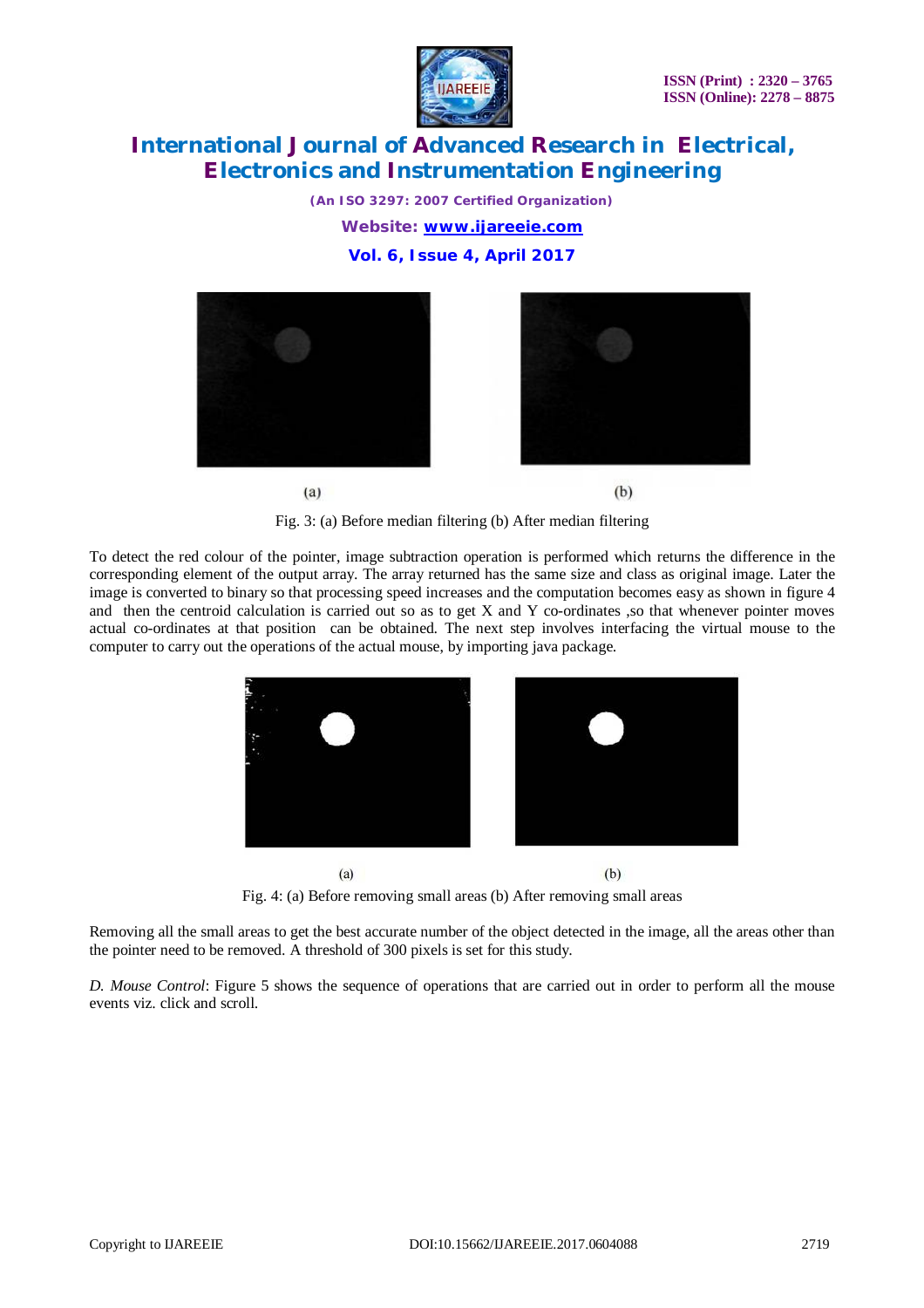

*(An ISO 3297: 2007 Certified Organization)*

*Website: [www.ijareeie.com](http://www.ijareeie.com)*

#### **Vol. 6, Issue 4, April 2017**



Initially the real time video is captured using web camera, after that the individual frames out of the captured video will be processed then flipping of the image will be done. Flipping is done to remove the red region which has arrived out of the bounding region. Immediately after this the colour detection and extraction of different colours is done and converted to gray scale image after that is converted to binary image so that computation becomes easy and processing becomes faster. Once the image is converted to binary calculate the centroid of the image so that the pointer can be located. Accordingly as the red plane is moved the pointer can be tracked. Further it will detect if any red object is present if present then it will perform the tracking of pointer as the red object is moved, accordingly there will be movement of the pointer, otherwise it will be scanning for red coloured objects. Further it checks for blue objects, if blue object is present it will search for number of blue objects. If one blue object is present it will perform left click, if two blue objects are present it will perform right click and if three blue objects are present it will perform the double click operation. Finally it will check for green coloured objects, if present it will perform up and down scrolling based on the movement of the green object.

The index finger with red colour tape as a cursor controller is used to control mouse cursor movement. Two different approaches for moving the mouse cursor can be used. The first method is position mapping the index finger on a camera screen to a desktop screen position. But this method incurs a problem. If the resolution of the desktop window is greater than the camera resolution, then the cursor position cannot be accurate because while converting camera resolution to the desktop window resolution, intermediate values are lost. The expected ratio of jumping pixel is up to 4 pixels. The second method is known as weighted speed cursor control. Here the difference of the finger of the current image and the previous image is found and the distance between the two is computed. Next, the mouse cursor is moves fast if the gap between the two finger images (current and previous frame) is far or, if the gap is close then the cursor moves slow. There is a problem associated with this algorithm also. Some machines which cannot achieve image processing more than 15 fps do not work smoothly because computing the image centre and the hand shape takes time. In this work first method is used, which uses absolute position of finger tips because it is more accurate than the second method. To find the centre of the object and draw a bounding box after

Fig. 5: Sequence of mouse operations removing all the connected components (objects) other than the pointer such as centre point or bounding box etc a function can be used where it measures a set of properties for each connected component (object) in the binary image. In this application only center of the object and the bounding box is needed , only these two properties are used.

*E. Centroid of an object and plotting:* For the user to control the mouse pointer it is necessary to determine a point whose coordinates can be sent to the cursor. With these coordinates, the system can control the cursor movement. To perform this task a function can be used which finds the centroid of the detected region. The output of function is a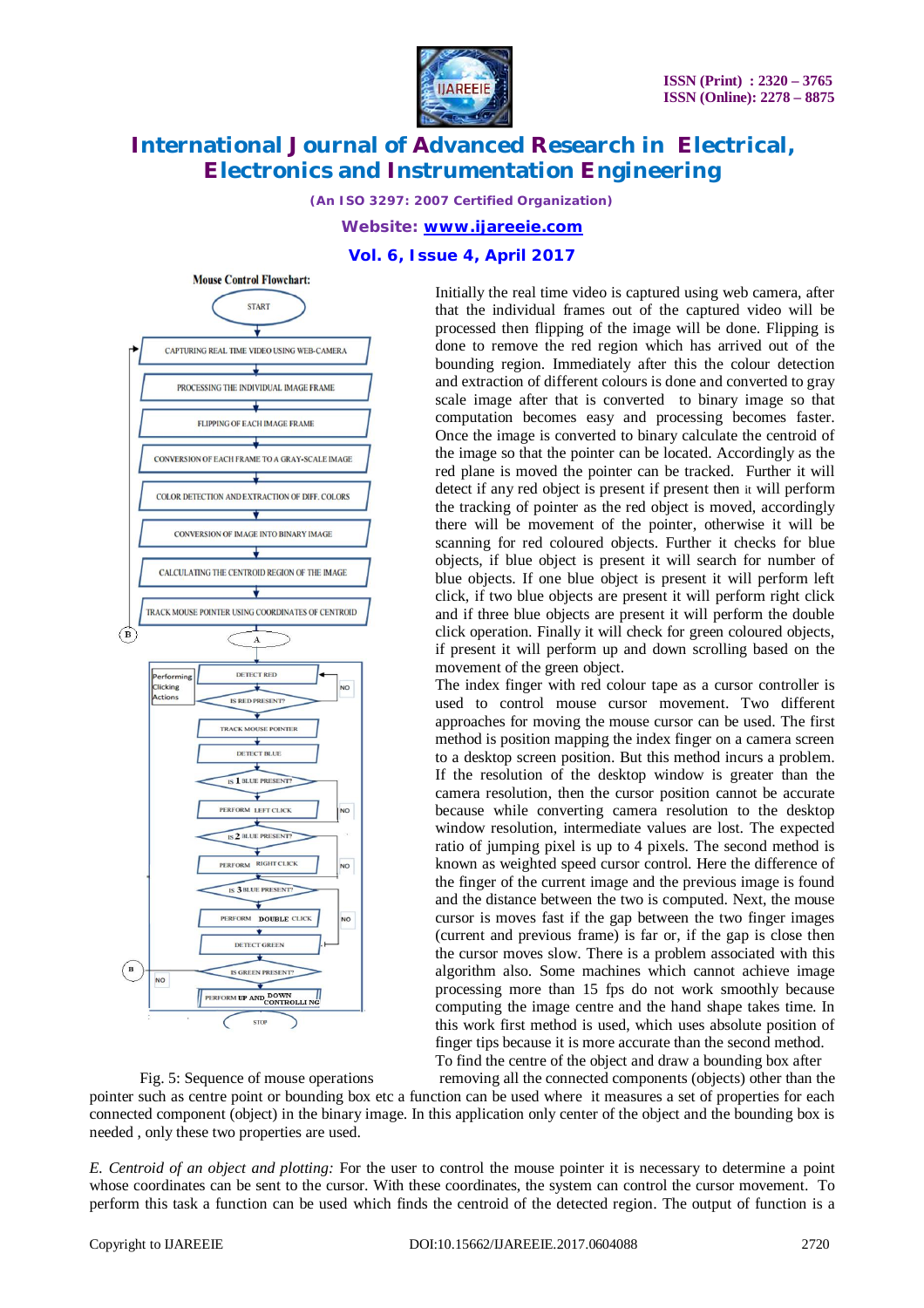

*(An ISO 3297: 2007 Certified Organization)*

*Website: [www.ijareeie.com](http://www.ijareeie.com)*

**Vol. 6, Issue 4, April 2017**

matrix consisting of the X (horizontal) and Y (vertical) coordinates of the centroid. These coordinates change with time as the object moves across the screen. Centroid of the image is detected. Its co-ordinates are located and stored in a variable

*F: Tracking the Mouse pointer:* Once the coordinates has been determined, the mouse driver is accessed and the coordinates are sent to the cursor. With these coordinates, the cursor places itself in the required position. It is assumed that the object moves continuously, each time a new centroid is determined and for each frame the cursor obtains a new position, thus creating an effect of tracking. So as the user moves his hands across the field of view of the camera, the mouse moves proportionally across the screen. Since java is a machine independent language so it is preferred over the others. A java object is created and it is linked with the mouse drivers. Based on the detection of other colours along with red the system performs the clicking events of the mouse. These colour codes can be customized based on the requirements.

The control actions of the mouse are performed by controlling the flags associated with the mouse buttons. JAVA is used to access these flags. The user has to perform hand gestures in order to create the control actions. Due to the use of colour pointers, the computation time required is reduced. Furthermore the system becomes resistant to background noise and low illumination conditions. The detection of green and blue colours follows the same procedure discussed above. Clicking action is based on simultaneous detection of two colours. If Red along with Green colour is detected, Left clicking action is performed. If Red along with Blue colour is detected, Right clicking action is performed.

Move the Cursor According to the Position of the Pointer To move the cursor desired  $(X, Y)$  coordinates. To move the mouse and to simulate the mouse click event "Java class java.awt.Robot" which has all these abilities can be used. Since the resolution of the camera is smaller than the resolution of the computer monitor, the  $(X, Y)$  coordinates are needed to be scaled. In this application the resolution of the input image is 640x480 and the resolution of the computer monitor is 1280x800. Figure 6 shows use of one and two pointers.



Fig. 6: (a) Use of one pointer (b) Use of two pointers

*G. Performing Clicking Actions:* The control actions of the mouse are performed by controlling the flags associated with the mouse buttons. JAVA is used to access these flags. The user has to perform hand gestures in order to create the control actions.. The detection of green and blue colours follows the same procedure discussed above. Clicking action is based on simultaneous detection of two colours.

*H. Use of colour fingers:* To perform the mouse events the following colours are used in the proposed project.

- Move the RED finger everywhere to control the POINTER POSITION
- Show ONE BLUE finger to LEFT CLICK
- $\div$  Show TWO BLUE finger to RIGHT CLICK
- $\triangleq$  Show THREE BLUE finger to DOUBLE CLICK
- $\div$  MOVE the GREEN finger up and down to control the MOUSE SCROLL.

Mouse Click Events Mouse click is one of the most challenging parts for the virtual mouse application. As all we know, the left button of the mouse has a different task for a single or double clicks. When the second pointer is detected in the image, left mouse click event has been executed. Depending on the time that the second pointer is being detected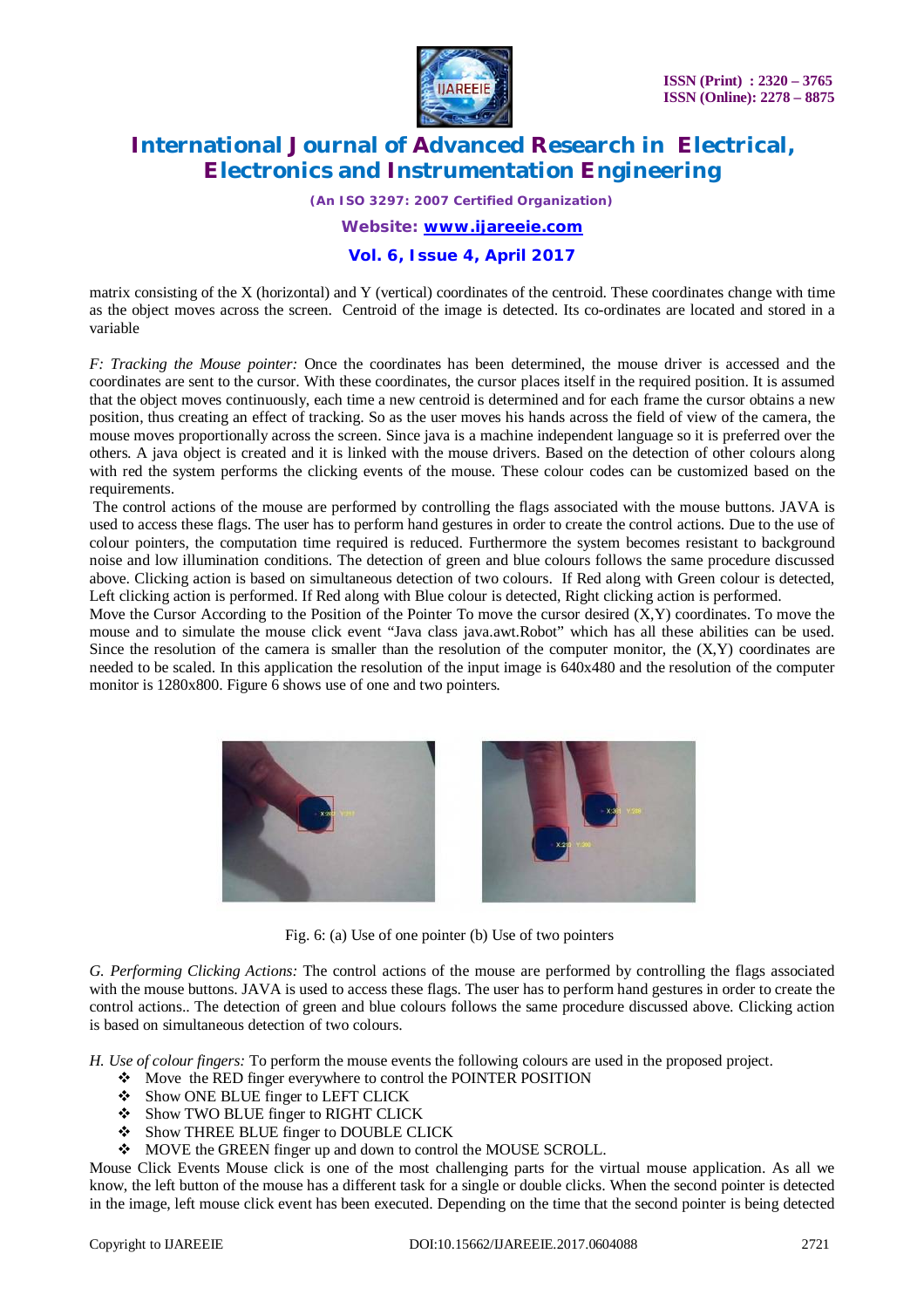

*(An ISO 3297: 2007 Certified Organization)*

*Website: [www.ijareeie.com](http://www.ijareeie.com)*

**Vol. 6, Issue 4, April 2017**

single and the double clicks have been simulated, and the third pointer is being used to simulate the right click of the mouse.

 **CLICK OPTION** java.awt Class Robot java.lang.Object java.awt.Robot

> public class Robot extends Object

This class is used to generate native system input events for the purposes of test automation, self-running demos, and other applications where control of the mouse and keyboard is needed. The primary purpose of Robot is to facilitate automated testing of Java platform implementations. Using the class to generate input events differs from posting events to the AWT event queue or AWT components in that the events are generated in the platform's native input queue.



Figure 7:Red object detection

#### **III. RESULT**

GUIs (also known as graphical user interfaces or UIs) provide point-and-click control of software applications, eliminating the need to learn a language or type commands in order to run the application. MATLAB apps are selfcontained MATLAB programs with GUI front ends that automate a task or calculation. The GUI typically contains controls such as menus, toolbars, buttons, and sliders. Many MATLAB products, such as Curve Fitting Toolbox, Signal Processing Toolbox, and Control System Toolbox, include apps with custom user interfaces. Anyone can create their own custom apps, including their corresponding UIs, for others to use. GUI used in this work is shown in figure 7.

1) *RED OBJECT DETECTION:* Red object detection image is as shown in figure 7. When the red object is moved in front of the webcam , it is detected and processed. Later the centroid is calculated which is indicated in the figure as X and Y co-ordinates .This is required to the track the mouse.

2) *RGB PLANE (RED OBJECT):* In the RGB plane red colour object is used to control the pointer position. Here the red colour tapes are used as shown in figure 8.